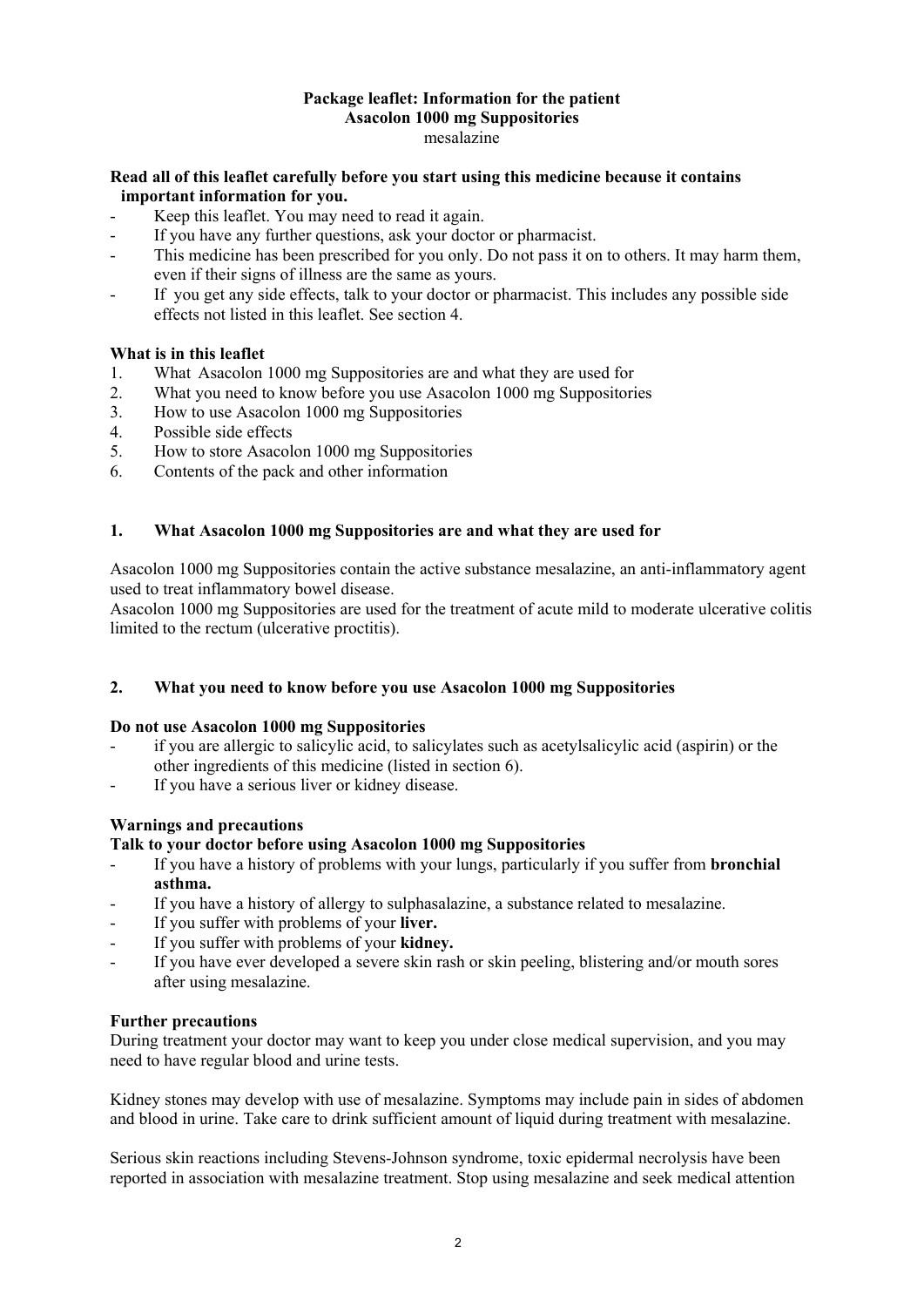immediately if you notice any of the symptoms related to these serious skin reactions described in section 4.

## **Other medicines and Asacolon 1000 mg Suppositories**

Tell your doctor, if you take or use any of the medicines mentioned below, as the effects of these medicines may change (interactions):

- **Azathioprine, 6-mercaptopurine or thioguanine** (medicines used to treat immune disorders).
- **Certain agents that inhibit blood clotting** (medicines for thrombosis or to thin your blood, e.g., warfarin)

Tell your doctor or pharmacist, if you are taking, have recently taken or might take any other medicines. It may still be all right for you to use Asacolon 1000 mg Suppositories and your doctor will be able to decide, what is suitable for you.

### **Pregnancy and breast-feeding**

If you are pregnant or breast-feeding, think you may be pregnant or are planning to have a baby, ask your doctor or pharmacist for advice before using this medicine.

You should only use Asacolon 1000 mg Suppositories during pregnancy, if your doctor tells you to.

You should also only use Asacolon 1000 mg Suppositories during breast-feeding, if your doctor tells you to, as this medicine may pass into breast milk.

## **Driving and using machines**

Asacolon 1000 mg Suppositories are not expected to affect your ability to drive or operate machines.

## **3. How to use Asacolon 1000 mg Suppositories**

Always use this medicine exactly as your doctor has told you. Check with your doctor or pharmacist if you are not sure.

### **Method of administration**

This medicine may only be used rectally, so it has to be inserted through the anus. Do NOT take by mouth.

### **Dosage**

Adults and older people

To treat acute phase of ulcerative proctitis the recommended dose is one Asacolon 1000 mg suppository once a day, at bedtime.

To prevent recurrence of ulcerative proctitis the recommended dose is one Asacolon 1000 mg suppository once a day, at bedtime.

The dose should be adjusted by your doctor as per your condition.

### Use in children

There is little experience and only limited documentation for an effect in children.

### **Duration of treatment**

Your doctor will decide how long you need to continue the treatment with this medicine. This will depend on your condition.

To obtain the maximum benefit from this medicine, you should use Asacolon 1000 mg Suppositories regularly and consistently, as directed.

If you think your Asacolon 1000 mg Suppositories are too strong or too weak, talk to your doctor.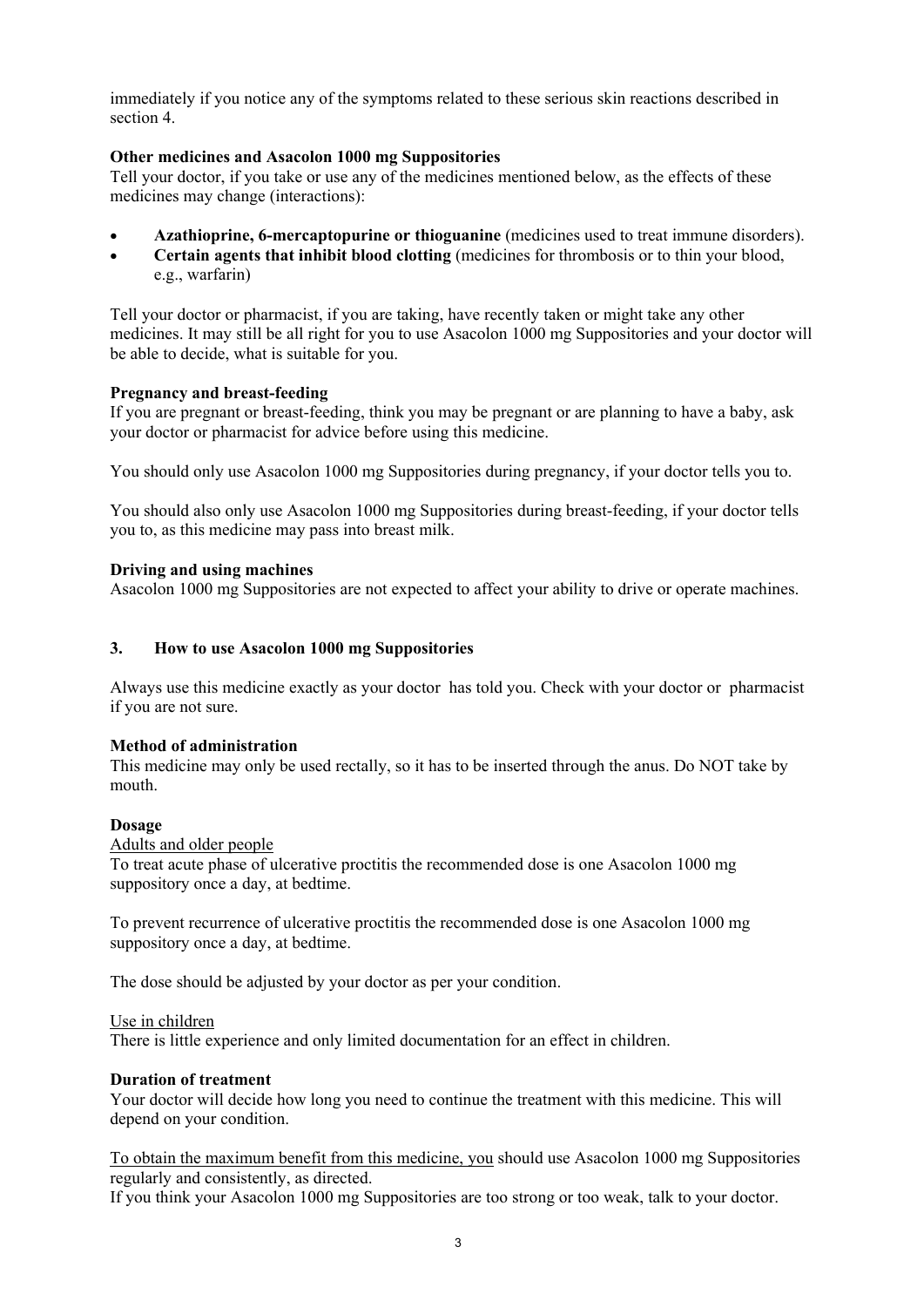# **If you use more Asacolon 1000 mg Suppositories than you should**

Contact a doctor if you are in doubt, so he or she can decide what to do.

If you use too much Asacolon 1000 mg Suppositories on one occasion, just take your next dose as prescribed.

Do not use a smaller amount.

### **If you forget to use Asacolon 1000 mg Suppositories**

If you forget to use this medicine, use it as soon as you remember. However, if it is almost time for your next dose, skip the dose you missed. Then use the next dose at its usual time. Do not use a double dose to make up for a forgotten dose.

## **If you stop using Asacolon 1000 mg Suppositories**

Do not stop using this product until you have talked to your doctor.

If you have any further questions on the use of this medicine, ask your doctor or pharmacist.

## **4. Possible side effects**

Like all medicines, this medicine can cause side effects, although not everybody gets them.

## **All medicines can cause allergic reactions although serious allergic reactions are very rare. If you get any of the following symptoms after using this medicine, you should contact your doctor immediately:**

- **Allergic skin rash**
- Reddish non-elevated, target-like or circular patches on the trunk, often with central blisters, skin peeling, ulcers of mouth, throat, nose, genitals and eyes. These serious skin rashes can be preceded by fever and flu-like symptoms
- **Fever**
- **Breathing difficulties**

*If you experience a marked reduction of your general health, especially if accompanied by fever, and/or a sore throat and mouth, stop using these suppositories and contact your doctor immediately*. These symptoms can, very rarely, be due to a fall in the number of white cells in your blood (a condition called agranulocytosis), which may make you more prone to developing a serious infection. A blood test can confirm whether your symptoms are due to an effect of this medicine on your blood.

The following side effects have also been reported by patients using mesalazine:

**Rare side effects** (may affect up to 1 in 1,000 patients):

- Abdominal pain, diarrhoea, wind (flatulence), nausea and vomiting, constipation
- Headache, dizziness
- Chest pain, breathlessness or swollen limbs because of an effect on your heart
- Increased sensitivity of your skin to sun and ultraviolet light (photosensitivity)

**Very rare side effects** (may affect up to 1 in 10,000 patients):

- Changes in kidney function, sometimes with swollen limbs or flank pain
- Severe abdominal pain because of acute inflammation of the pancreas
- Fever, sore throat or malaise, because of blood count changes
- Shortness of breath, cough, wheezing, lung shadow on x-ray due to allergic and/or inflammatory lung conditions
- Severe diarrhoea and abdominal pain because of an allergic reaction to this medicine within the bowel
- Skin rash or inflammation
- Muscle and joint pain
- Jaundice or abdominal pain because of liver or bile flow disorders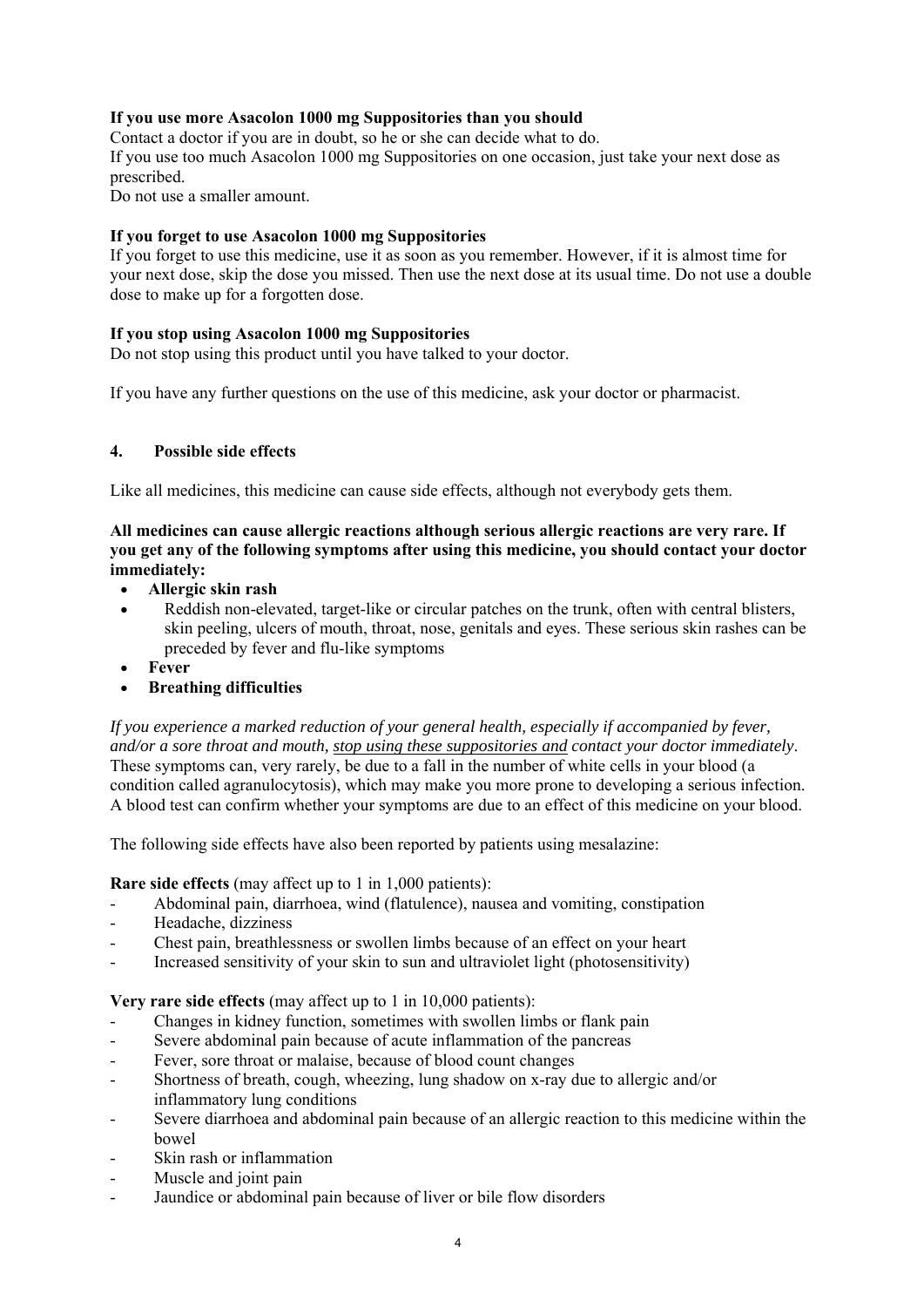- Hair loss and the development of baldness
- Numbness and tingling in the hands and feet (peripheral neuropathy)
- Reversible decrease in semen production

**Not known** (frequency cannot be estimated from the available data)

Kidney stones and associated kidney pain (see also section 2)

## **Reporting of side effects**

If you get any side effects, talk to your doctor or pharmacist. This includes any possible side effects not listed in this leaflet. You can also report side effects directly via HPRA Pharmacovigilance, Earlsfort Terrace, Dublin 2; Tel: +353 1 6764971, Fax: +353 1 6762517. Website: www.hpra.ie; E-mail: medsafety@hpra.ie.

By reporting side effects you can help provide more information on the safety of this medicine.

## **5. How to store Asacolon 1000 mg Suppositories**

Keep this medicine out of the sight and reach of children.

Do not use this medicine after the expiry date which is stated on the blister strip and on the carton. The expiry date refers to the last day of that month.

Do not store above 30°C.

Store in the original container in order to protect contents from light.

Do not throw away any medicines via wastewater or household waste. Ask your pharmacist how to throw away medicines you no longer use. These measures will help to protect the environment.

### **6. Contents of the pack and other information**

### **What Asacolon 1000 mg Suppositories contains**

- The active substance is mesalazine and one suppository of Asacolon 1000 mg Suppositories contains 1000 mg mesalazine.
- The other ingredient is hard fat.

### **What Asacolon 1000 mg Suppositories look like and contents of the pack**

Asacolon 1000 mg Suppositories are light beige coloured, torpedo-shaped suppositories. Asacolon 1000 mg Suppositories are available in packs of 10, 20, 30, 60 and 90 suppositories. Not all pack sizes may be marketed.

### **Marketing Authorisation Holder and Manufacturer**

Tillotts Pharma GmbH Warmbacher Strasse 80 79618 Rheinfelden Germany

## **This medicinal product is authorised in the Member States of the EEA under the following names:**

Czech Republic, Denmark, Finland, Germany, Island, Norway, Spain, Sweden: Asacol Austria, Estonia, Latvia, Lithuania: Yaldigo Ireland: Asacolon France: Fivasa Greece, The Netherlands: Kiudro

## **This leaflet was last revised in 05/2021**.